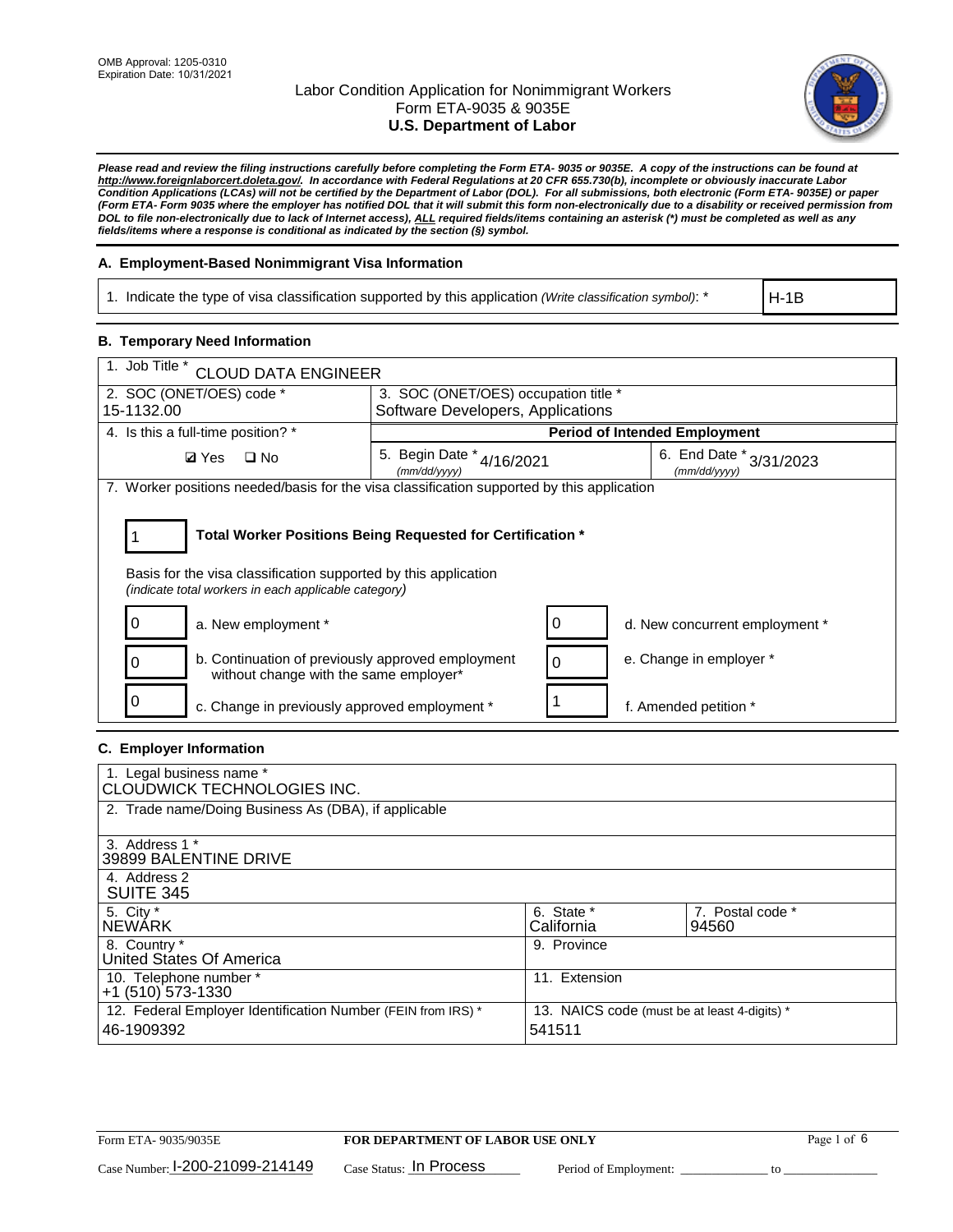

## **D. Employer Point of Contact Information**

**Important Note**: The information contained in this Section must be that of an employee of the employer who is authorized to act on behalf of the employer in labor certification matters. The information in this Section must be different from the agent or attorney information listed in Section E, unless the attorney is an employee of the employer.

| 1. Contact's last (family) name *                   | 2. First (given) name * |                          | 3. Middle name(s)         |
|-----------------------------------------------------|-------------------------|--------------------------|---------------------------|
| <b>CHHABRA</b>                                      | <b>MANINDER</b>         |                          | <b>SINGH</b>              |
| 4. Contact's job title *<br>CHIEF EXECUTIVE OFFICER |                         |                          |                           |
| 5. Address 1 *<br>39899 BALENTINE DRIVE             |                         |                          |                           |
| 6. Address 2<br><b>SUITE 345</b>                    |                         |                          |                           |
| 7. City *<br><b>NEWÁRK</b>                          |                         | 8. State *<br>California | 9. Postal code *<br>94560 |
| 10. Country *<br>United States Of America           |                         | 11. Province             |                           |
| 12. Telephone number *                              | Extension<br>13.        | 14. E-Mail address       |                           |
| +1 (510) 573-1330                                   |                         | MANI@CLOUDWICK.COM       |                           |

# **E. Attorney or Agent Information (If applicable)**

**Important Note**: The employer authorizes the attorney or agent identified in this section to act on its behalf in connection with the filing of this application.

| 1. Is the employer represented by an attorney or agent in the filing of this application? *<br>If "Yes," complete the remainder of Section E below. |  |                            |                          |                               | <b>Ø</b> Yes<br>$\square$ No |                                                      |  |
|-----------------------------------------------------------------------------------------------------------------------------------------------------|--|----------------------------|--------------------------|-------------------------------|------------------------------|------------------------------------------------------|--|
| 2. Attorney or Agent's last (family) name §                                                                                                         |  | 3. First (given) name $\S$ |                          |                               | 4. Middle name(s)            |                                                      |  |
| AHLUWALIA                                                                                                                                           |  | <b>INDERJIT</b>            |                          |                               | <b>SINGH</b>                 |                                                      |  |
| 5. Address 1 §<br>1871 THE ALAMEDA                                                                                                                  |  |                            |                          |                               |                              |                                                      |  |
| 6. Address 2<br>SUITE 333                                                                                                                           |  |                            |                          |                               |                              |                                                      |  |
| 7. City §<br>SAN JOSE                                                                                                                               |  |                            | 8. State §<br>California |                               | 95126                        | 9. Postal code §                                     |  |
| 10. Country §<br>United States Of America                                                                                                           |  |                            | 11. Province             |                               |                              |                                                      |  |
| 12. Telephone number §                                                                                                                              |  | 13. Extension              |                          | 14. E-Mail address            |                              |                                                      |  |
| +1 (408) 981-7696                                                                                                                                   |  |                            |                          | INDER@AHLUWALIA-FIRM.COM      |                              |                                                      |  |
| 15. Law firm/Business name §                                                                                                                        |  |                            |                          |                               | 16. Law firm/Business FEIN § |                                                      |  |
| THE AHLUWALIA FIRM                                                                                                                                  |  |                            |                          | 26-2910905                    |                              |                                                      |  |
| 17. State Bar number (only if attorney) §                                                                                                           |  |                            |                          | standing (only if attorney) § |                              | 18. State of highest court where attorney is in good |  |
| 26168                                                                                                                                               |  |                            | Tennessee                |                               |                              |                                                      |  |
| 19. Name of the highest State court where attorney is in good standing (only if attorney) §                                                         |  |                            |                          |                               |                              |                                                      |  |
| TENNESSEE SUPREME COURT                                                                                                                             |  |                            |                          |                               |                              |                                                      |  |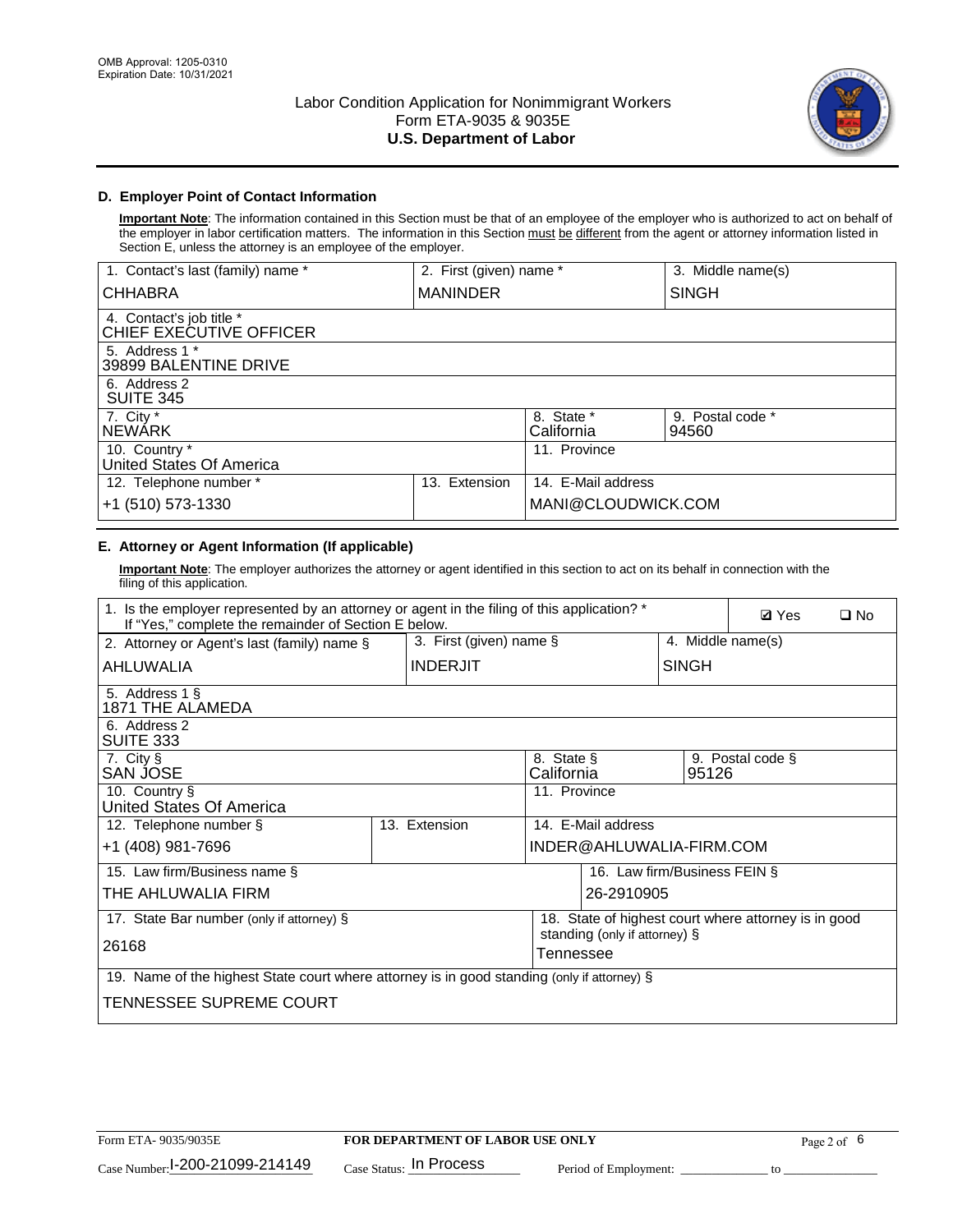

#### **F. Employment and Wage Information**

**Important Note**: The employer must define the intended place(s) of employment with as much geographic specificity as possible. Each intended place(s) of employment listed below must be the worksite or physical location where the work will actually be performed and cannot be a P.O. Box. The employer must identify all intended places of employment, including those of short duration, on the LCA. 20 CFR 655.730(c)(5). If the employer is submitting this form non-electronically and the work is expected to be performed in more than one location, an attachment must be submitted in order to complete this section. An employer has the option to use either a single Form ETA-9035/9035E or multiple forms to disclose all intended places of employment. If the employer has more than ten (10) intended places of employment at the time of filing this application, the employer must file as many additional LCAs as are necessary to list all intended places of employment. See the form instructions for further information about identifying all intended places of employment.

#### a.*Place of Employment Information* 1

|                    | 1. Enter the estimated number of workers that will perform work at this place of employment under<br>the LCA.*                 |  | 1                                        |                  |                          |             |  |  |
|--------------------|--------------------------------------------------------------------------------------------------------------------------------|--|------------------------------------------|------------------|--------------------------|-------------|--|--|
|                    | 2. Indicate whether the worker(s) subject to this LCA will be placed with a secondary entity at this<br>place of employment. * |  |                                          |                  | $\Box$ Yes               | <b>Z</b> No |  |  |
|                    | 3. If "Yes" to question 2, provide the legal business name of the secondary entity. §                                          |  |                                          |                  |                          |             |  |  |
|                    | 4. Address 1 *                                                                                                                 |  |                                          |                  |                          |             |  |  |
|                    | 39899 Balentine Drive                                                                                                          |  |                                          |                  |                          |             |  |  |
|                    | 5. Address 2<br>Suite 345                                                                                                      |  |                                          |                  |                          |             |  |  |
|                    | 6. City $*$<br>7. County *<br>Alameda<br><b>Newark</b>                                                                         |  |                                          |                  |                          |             |  |  |
|                    | 8. State/District/Territory *<br>9. Postal code *                                                                              |  |                                          |                  |                          |             |  |  |
|                    | California<br>94560                                                                                                            |  |                                          |                  |                          |             |  |  |
|                    | 10. Wage Rate Paid to Nonimmigrant Workers *                                                                                   |  | 10a. Per: (Choose only one)*             |                  |                          |             |  |  |
|                    | From $\frac{1}{5}$ 169562 00 To: $\frac{1}{5}$<br>180000 00                                                                    |  | □ Hour □ Week □ Bi-Weekly □ Month ☑ Year |                  |                          |             |  |  |
|                    | 11. Prevailing Wage Rate *<br>11a. Per: (Choose only one)*                                                                     |  |                                          |                  |                          |             |  |  |
|                    | 169562 00<br>$\mathbb{S}$                                                                                                      |  | □ Hour □ Week □ Bi-Weekly □ Month 回 Year |                  |                          |             |  |  |
|                    | Questions 12-14. Identify the source used for the prevailing wage (PW) (check and fully complete only one): *                  |  |                                          |                  |                          |             |  |  |
| 12.                | A Prevailing Wage Determination (PWD) issued by the Department of Labor                                                        |  |                                          |                  | a. PWD tracking number § |             |  |  |
| 13.<br>$\mathbf v$ | A PW obtained independently from the Occupational Employment Statistics (OES) Program                                          |  |                                          |                  |                          |             |  |  |
|                    | a. Wage Level (check one): §                                                                                                   |  |                                          | b. Source Year § |                          |             |  |  |
|                    | D IV<br>□⊪<br>□⊪<br>$\Box$ N/A<br>⊓⊥                                                                                           |  |                                          |                  | 7/1/2020 - 6/30/2021     |             |  |  |
| 14.                | A PW obtained using another legitimate source (other than OES) or an independent authoritative source                          |  |                                          |                  |                          |             |  |  |
|                    | a. Source Type (check one): §                                                                                                  |  |                                          | b. Source Year § |                          |             |  |  |
|                    | $\Box$ CBA<br>$\Box$ DBA<br>$\square$ SCA<br>$\Box$ Other/ PW Survey                                                           |  |                                          |                  |                          |             |  |  |
|                    | c. If responded "Other/ PW Survey" in question 14.a, enter the name of the survey producer or publisher §                      |  |                                          |                  |                          |             |  |  |
|                    |                                                                                                                                |  |                                          |                  |                          |             |  |  |
|                    | d. If responded "Other/ PW Survey" in question 14.a, enter the title or name of the PW survey §                                |  |                                          |                  |                          |             |  |  |
|                    |                                                                                                                                |  |                                          |                  |                          |             |  |  |
|                    |                                                                                                                                |  |                                          |                  |                          |             |  |  |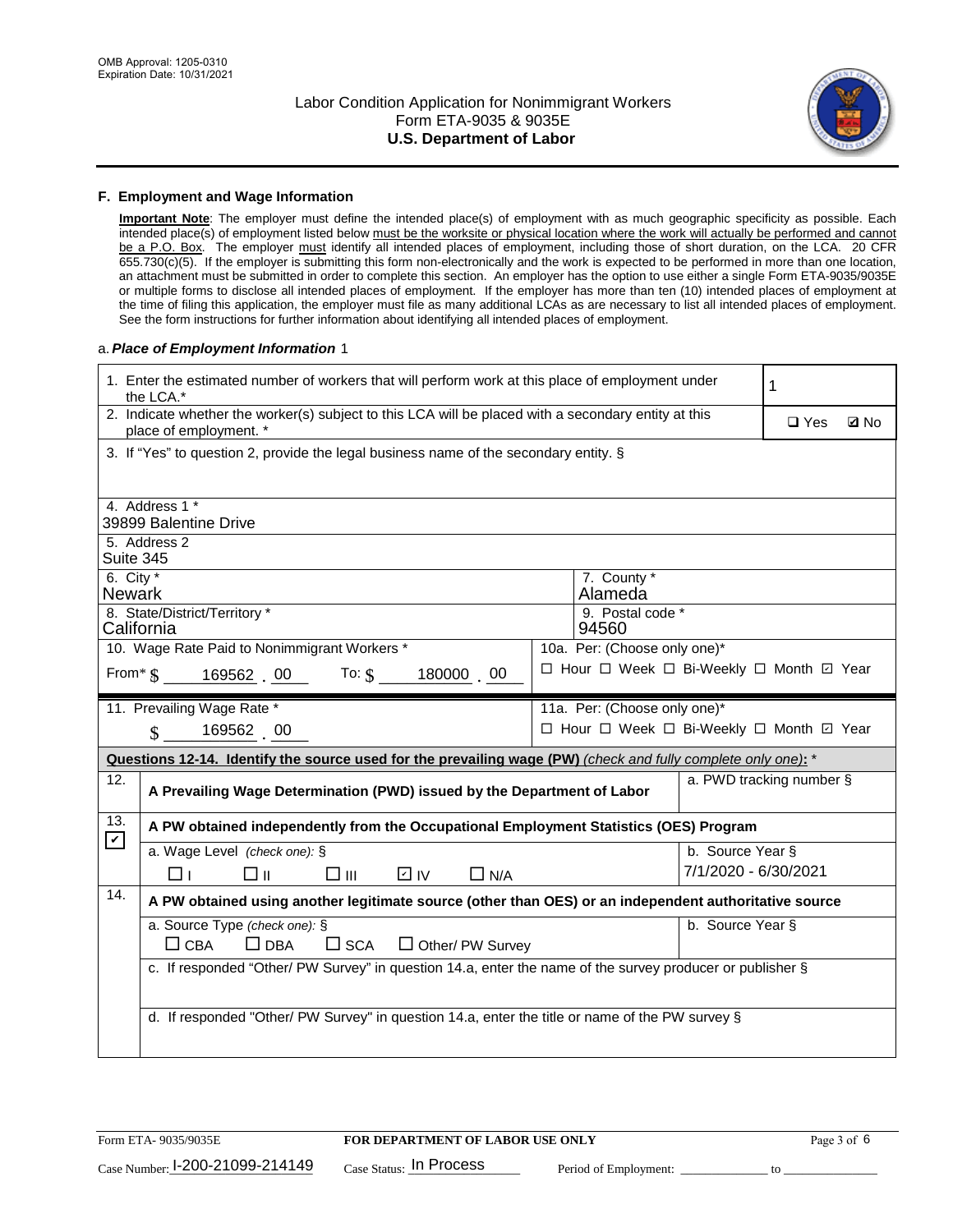

## **G. Employer Labor Condition Statements**

! *Important Note:* In order for your application to be processed, you MUST read Section G of the Form ETA-9035CP - General Instructions for the 9035 & 9035E under the heading "Employer Labor Condition Statements" and agree to all four (4) labor condition statements summarized below:

- (1) **Wages:** The employer shall pay nonimmigrant workers at least the prevailing wage or the employer's actual wage, whichever is higher, and pay for non-productive time. The employer shall offer nonimmigrant workers benefits and eligibility for benefits provided as compensation for services on the same basis as the employer offers to U.S. workers. The employer shall not make deductions to recoup a business expense(s) of the employer including attorney fees and other costs connected to the performance of H-1B, H-1B1, or E-3 program functions which are required to be performed by the employer. This includes expenses related to the preparation and filing of this LCA and related visa petition information. 20 CFR 655.731;
- (2) **Working Conditions:** The employer shall provide working conditions for nonimmigrants which will not adversely affect the working conditions of workers similarly employed. The employer's obligation regarding working conditions shall extend for the duration of the validity period of the certified LCA or the period during which the worker(s) working pursuant to this LCA is employed by the employer, whichever is longer. 20 CFR 655.732;
- (3) **Strike, Lockout, or Work Stoppage:** At the time of filing this LCA, the employer is not involved in a strike, lockout, or work stoppage in the course of a labor dispute in the occupational classification in the area(s) of intended employment. The employer will notify the Department of Labor within 3 days of the occurrence of a strike or lockout in the occupation, and in that event the LCA will not be used to support a petition filing with the U.S. Citizenship and Immigration Services (USCIS) until the DOL Employment and Training Administration (ETA) determines that the strike or lockout has ended. 20 CFR 655.733; and
- (4) **Notice:** Notice of the LCA filing was provided no more than 30 days before the filing of this LCA or will be provided on the day this LCA is filed to the bargaining representative in the occupation and area of intended employment, or if there is no bargaining representative, to workers in the occupation at the place(s) of employment either by electronic or physical posting. This notice was or will be posted for a total period of 10 days, except that if employees are provided individual direct notice by e-mail, notification need only be given once. A copy of the notice documentation will be maintained in the employer's public access file. A copy of this LCA will be provided to each nonimmigrant worker employed pursuant to the LCA. The employer shall, no later than the date the worker(s) report to work at the place(s) of employment, provide a signed copy of the certified LCA to the worker(s) working pursuant to this LCA. 20 CFR 655.734.

1. **I have read and agree to** Labor Condition Statements 1, 2, 3, and 4 above and as fully explained in Section G of the Form ETA-9035CP – General Instructions for the 9035 & 9035E and the Department's regulations at 20 CFR 655 Subpart H. \*

**Ø**Yes ロNo

### **H. Additional Employer Labor Condition Statements –H-1B Employers ONLY**

!**Important Note***:* In order for your H-1B application to be processed, you MUST read Section H – Subsection 1 of the Form ETA 9035CP – General Instructions for the 9035 & 9035E under the heading "Additional Employer Labor Condition Statements" and answer the questions below.

#### *a. Subsection 1*

| 1. At the time of filing this LCA, is the employer H-1B dependent? §                                                                                                                                                                                                      | ⊡ Yes        | $\square$ No |              |  |
|---------------------------------------------------------------------------------------------------------------------------------------------------------------------------------------------------------------------------------------------------------------------------|--------------|--------------|--------------|--|
| 2. At the time of filing this LCA, is the employer a willful violator? $\S$                                                                                                                                                                                               | $\Box$ Yes   | ⊡ No         |              |  |
| 3. If "Yes" is marked in questions H.1 and/or H.2, you must answer "Yes" or "No" regarding<br>whether the employer will use this application ONLY to support H-1B petitions or extensions of<br>status for exempt H-1B nonimmigrant workers? §                            | <b>☑</b> Yes | $\Box$ No    |              |  |
| 4. If "Yes" is marked in question H.3, identify the statutory basis for the<br>$\Box$ \$60,000 or higher annual wage<br>exemption of the H-1B nonimmigrant workers associated with this<br>□ Master's Degree or higher in related specialty<br><b>Both</b><br>LCA. §<br>☑ |              |              |              |  |
| H-1B Dependent or Willful Violator Employers -Master's Degree or Higher Exemptions ONLY                                                                                                                                                                                   |              |              |              |  |
| 5. Indicate whether a completed Appendix A is attached to this LCA covering any H-1B<br>nonimmigrant worker for whom the statutory exemption will be based <b>ONLY</b> on attainment of a<br>Master's Degree or higher in related specialty. §                            | $\Box$ Yes   | ⊟ No         | <b>Q</b> N/A |  |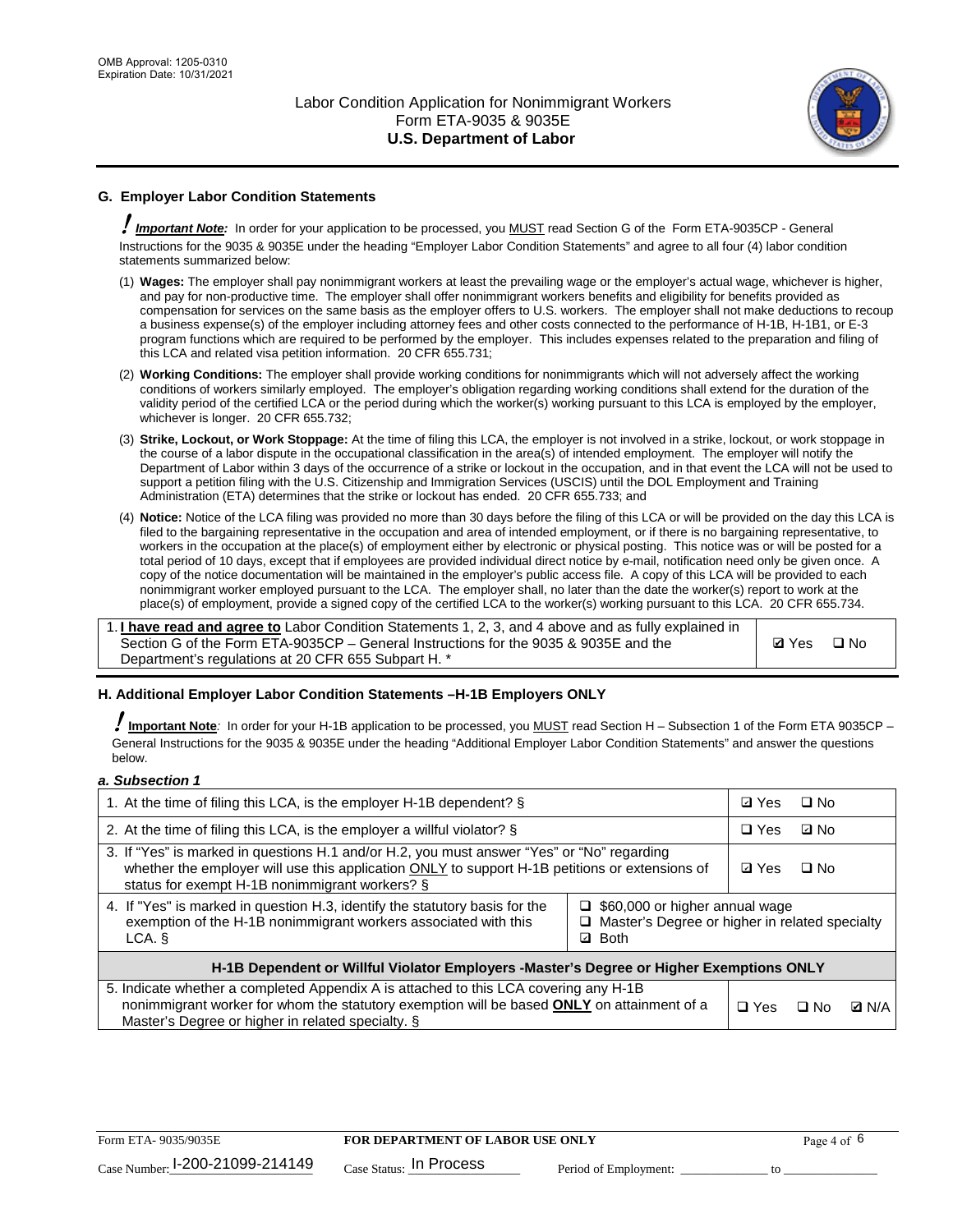

**If you marked "Yes" to questions H.a.1 (H-1B dependent) and/or H.a.2 (H-1B willful violator) and "No" to question H.a.3 (exempt H-1B nonimmigrant workers), you MUST read Section H – Subsection 2 of the Form ETA 9035CP – General Instructions for the 9035 & 9035E under the heading "Additional Employer Labor Condition Statements" and indicate your agreement to all three (3) additional statements summarized below.**

#### *b. Subsection 2*

- A. **Displacement:** An H-1B dependent or willful violator employer is prohibited from displacing a U.S. worker in its own workforce within the period beginning 90 days before and ending 90 days after the date of filing of the visa petition. 20 CFR 655.738(c);
- B. **Secondary Displacement:** An H-1B dependent or willful violator employer is prohibited from placing an H-1B nonimmigrant worker(s) with another/secondary employer where there are indicia of an employment relationship between the nonimmigrant worker(s) and that other/secondary employer (thus possibly affecting the jobs of U.S. workers employed by that other employer), unless and until the employer subject to this LCA makes the inquiries and/or receives the information set forth in 20 CFR 655.738(d)(5) concerning that other/secondary employer's displacement of similarly employed U.S. workers in its workforce within the period beginning 90 days before and ending 90 days after the date of such placement. 20 CFR 655.738(d). Even if the required inquiry of the secondary employer is made, the H-1B dependent or willful violator employer will be subject to a finding of a violation of the secondary displacement prohibition if the secondary employer, in fact, displaces any U.S. worker(s) during the applicable time period; and
- C. **Recruitment and Hiring:** Prior to filing this LCA or any petition or request for extension of status for nonimmigrant worker(s) supported by this LCA, the H-1B dependent or willful violator employer must take good faith steps to recruit U.S. workers for the job(s) using procedures that meet industry-wide standards and offer compensation that is at least as great as the required wage to be paid to the nonimmigrant worker(s) pursuant to 20 CFR 655.731(a). The employer must offer the job(s) to any U.S. worker who applies and is equally or better qualified for the job than the nonimmigrant worker. 20 CFR 655.739.

| 6. I have read and agree to Additional Employer Labor Condition Statements A, B, and C above and |       |           |
|--------------------------------------------------------------------------------------------------|-------|-----------|
| as fully explained in Section H – Subsections 1 and 2 of the Form ETA 9035CP – General           | □ Yes | $\Box$ No |
| Instructions for the 9035 & 9035E and the Department's regulations at 20 CFR 655 Subpart H. §    |       |           |

### **I. Public Disclosure Information**

! **Important Note***:* You must select one or both of the options listed in this Section.

| 1. Public disclosure information in the United States will be kept at: * |  |  |  |  |  |  |
|--------------------------------------------------------------------------|--|--|--|--|--|--|
|--------------------------------------------------------------------------|--|--|--|--|--|--|

**sqrt** Employer's principal place of business □ Place of employment

### **J. Notice of Obligations**

A. Upon receipt of the certified LCA, the employer must take the following actions:

- o Print and sign a hard copy of the LCA if filing electronically (20 CFR 655.730(c)(3));<br>
Maintain the original signed and certified LCA in the employer's files (20 CFR 655.7
- Maintain the original signed and certified LCA in the employer's files (20 CFR 655.705(c)(2); 20 CFR 655.730(c)(3); and 20 CFR 655.760); and
- o Make a copy of the LCA, as well as necessary supporting documentation required by the Department of Labor regulations, available for public examination in a public access file at the employer's principal place of business in the U.S. or at the place of employment within one working day after the date on which the LCA is filed with the Department of Labor (20 CFR 655.705(c)(2) and 20 CFR 655.760).
- B. The employer must develop sufficient documentation to meet its burden of proof with respect to the validity of the statements made in its LCA and the accuracy of information provided, in the event that such statement or information is challenged (20 CFR 655.705(c)(5) and 20 CFR 655.700(d)(4)(iv)).
- C. The employer must make this LCA, supporting documentation, and other records available to officials of the Department of Labor upon request during any investigation under the Immigration and Nationality Act (20 CFR 655.760 and 20 CFR Subpart I).

*I declare under penalty of perjury that I have read and reviewed this application and that to the best of my knowledge, the*  information contained therein is true and accurate. I understand that to knowingly furnish materially false information in the *preparation of this form and any supplement thereto or to aid, abet, or counsel another to do so is a federal offense punishable by fines, imprisonment, or both (18 U.S.C. 2, 1001,1546,1621).*

| 1. Last (family) name of hiring or designated official *<br><b>CHHABRA</b> |                         | <b>MANINDER</b>                         | 2. First (given) name of hiring or designated official * |                  | 3. Middle initial §<br>S |  |
|----------------------------------------------------------------------------|-------------------------|-----------------------------------------|----------------------------------------------------------|------------------|--------------------------|--|
| 4. Hiring or designated official title *<br>CHIEF EXECUTIVE OFFICER        |                         |                                         |                                                          |                  |                          |  |
| 5. Signature *                                                             |                         |                                         |                                                          | 6. Date signed * |                          |  |
|                                                                            |                         |                                         |                                                          |                  |                          |  |
| Form ETA-9035/9035E                                                        |                         | <b>FOR DEPARTMENT OF LABOR USE ONLY</b> |                                                          |                  | Page 5 of 6              |  |
| $_{\text{Case Number:}}$ 1-200-21099-214149                                | Case Status: In Process |                                         | Period of Employment:                                    |                  | tΩ                       |  |